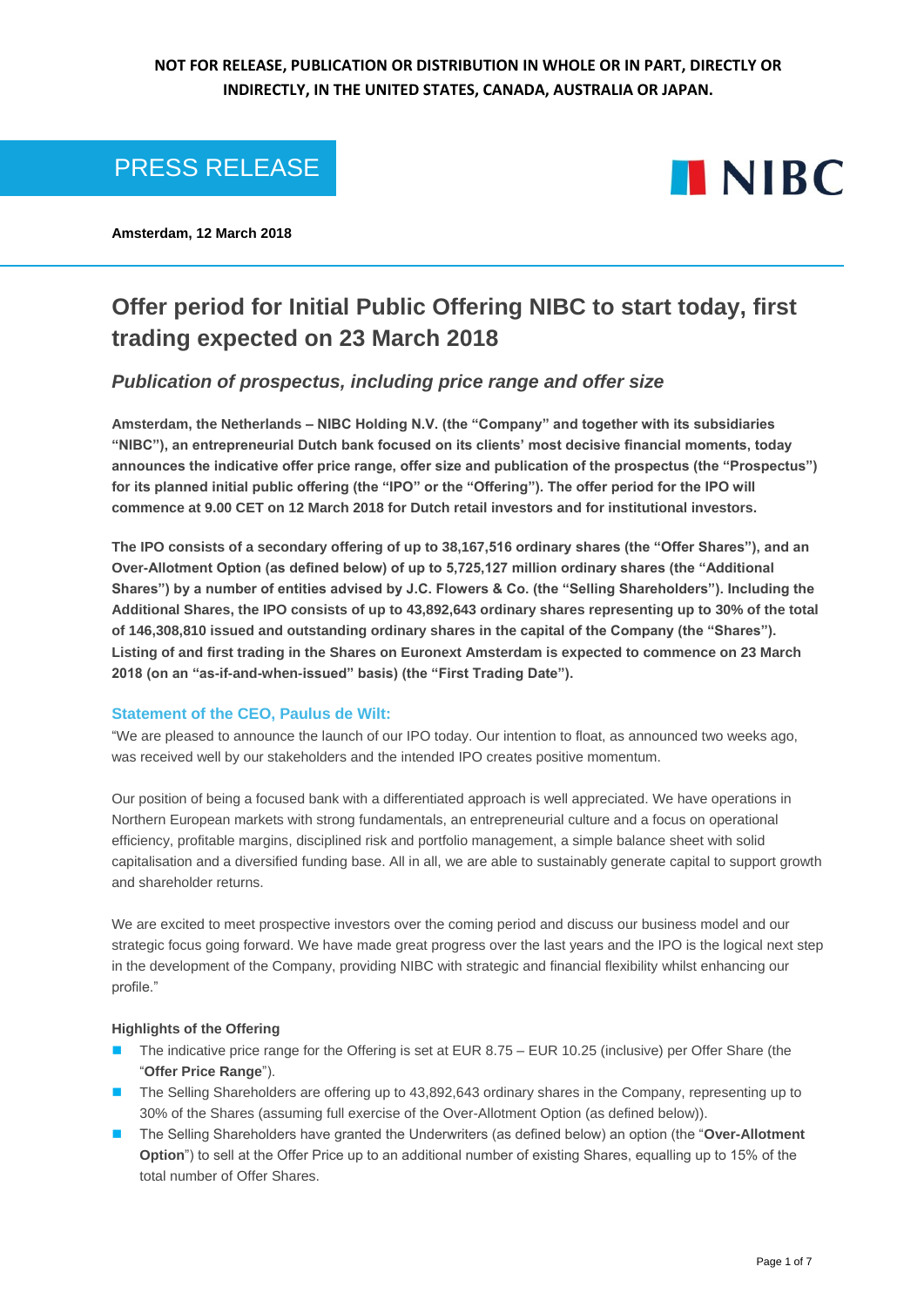- The Offering is valued at approximately EUR 384 million EUR 450 million on the basis of the indicative price range assuming full exercise of the Over-Allotment Option.
- Based on the total number of Shares, the Offer Price Range corresponds to a current equity value of approximately EUR 1,280 million to EUR 1,500 million for NIBC.
- The IPO will consist of a public offering to institutional and retail investors in the Netherlands and to eligible institutional investors in various other jurisdictions.
- There will be a preferential allocation to eligible retail investors in the Netherlands, representing up to 10% of the total number of shares offered, assuming full exercise of the Over-allotment Option.
- The Prospectus relating to the Offering as approved by the Dutch Authority for the Financial Markets (Stichting Autoriteit Financiële Markten, the "**AFM**") is available on the Company's website [\(www.nibc.com\)](http://www.nibc.com/).
- The Offering will start today at 9.00 CET on 12 March 2018. The offer period is expected to end at 17.30 CET on 21 March 2018 for Dutch retail investors and at 13.00 CET on 22 March 2018 for institutional investors. The timetable for the Offering is subject to acceleration or extension.
- The final offer and the exact number of Offer Shares to be sold and allocated are expected to be announced on or about 22 March 2018 (subject to acceleration or extension of the timetable for the Offering). Prior to allocation, the Offer Price Range and the number of offered Shares may be increased or decreased.
- Listing and first trading in Shares (on an 'as-if-and-when-delivered' basis) on Euronext Amsterdam under the symbol "NIBC" are expected to commence on 23 March 2018.
- **Certain post-closing lock-ups have been agreed, which for the Company and the Selling Shareholder are for a** period of 180 days from the settlement date and subject to certain customary carve-outs and possible waiver by the Joint Global Coordinators.

#### **NIBC's key investment highlights**

 *Focused mid-market corporate and retail franchise, with differentiated approach* NIBC offers its mid-market corporate clients specific products across a broad spectrum including advising, structuring, financing and co-investing across debt and equity, through a dedicated sector approach. The indepth sector expertise, focus on mid-market corporates and tailor-made product solutions enable NIBC to make a difference and add value for a client's decisive moment.

*Dutch bank operating in solid North-western European markets*

NIBC operates predominantly in the Northwest European market with a focus on the Netherlands and Germany. NIBC also provides retail savings products in Belgium and has operations in the United Kingdom, supporting NIBC's Northwest European Corporate Client Offering. These markets are characterised by sound fundamentals and stable macro-economic performance.

*Agile and entrepreneurial culture with continuous focus in operational efficiency*

NIBC's entrepreneurial culture allows it to quickly anticipate and adapt to a fast-changing competitive landscape and provide opportunities to meet its clients' changing needs. Supporting NIBC's client offering is an efficient operational business structure. Without a traditional branch network, NIBC Bank N.V. ("**NIBC Bank**") is able to operate as a lean organisation which has resulted in increasing cost efficiency.

- *Margins supported by disciplined risk and portfolio management* NIBC's operations are based on a structured approach to risk management to manage risks as an integral part of the activities and transaction proposals for both the Corporate Client Offering and Retail Client Offering segments.
- *Simple balance sheet, robust capitalisation and diversified funding* NIBC has a simple balance sheet and capital ratios for 2017 are well above the regulatory minimum requirements. Diversification of funding has been a key part of NIBC's strategy since 2008, when it started to build its retail savings franchise.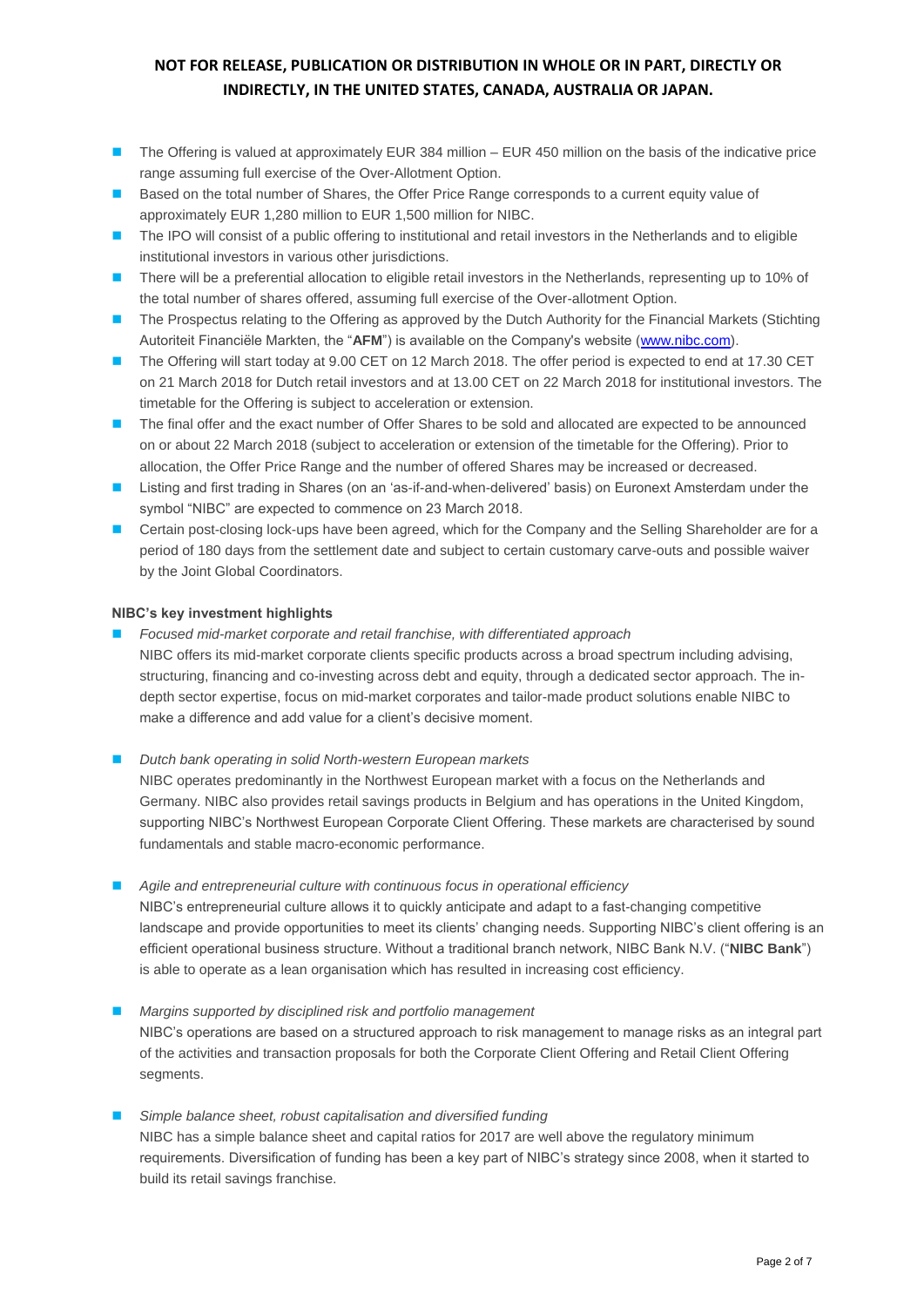#### *Sustainable capital generation supporting growth and shareholder returns*

NIBC's capital generation has supported year-on-year growth in NIBC's profitability, with profit after tax attributable to shareholders of the parent company increasing from EUR 70 million in 2015 to EUR 213 million in 2017. NIBC's return on equity has also increased from 4.2% in 2015 to 11.9% in 2017. Furthermore, increasing shareholder returns in recent years reflect NIBC's growth in profitability, with dividend payments totalling EUR 96 million in 2017, coming from EUR 25 million in 2016 and nil dividend pay-out in 2015. Listing and first trading in Shares (on an 'as-if-and-when-delivered' basis) on Euronext Amsterdam under the symbol "NIBC" are expected to commence on 23 March 2018.

### **Details of the Offering**

The Selling Shareholders are offering up to 43,892,643 ordinary shares, representing up to 30% of Shares (assuming full exercise of the Over-Allotment Option).

The Offering will be available to institutional and retail investors in the Netherlands, in jurisdictions outside of the United States to certain qualified institutional investors in reliance on Regulation S under the US Securities Act of 1933, as amended (the "US Securities Act") and in the United States to persons reasonably believed to be qualified institutional buyers in reliance on Rule 144A under the US Securities Act, or another exemption from, or in a transaction not subject to, the registration requirements of the US Securities Act.

The Offer Price Range for the Offering is in the range of EUR 8.75 to EUR 10.25 (inclusive) per Offer Share. The Offer Price Range is indicative. The Offer Price and the exact number of Offer Shares that will be sold under the Offering will be determined on the basis of a bookbuilding process by the Selling Shareholders in consultation with the Joint Global Coordinators and the Company after the end of the offer period.

#### **Use of proceeds**

The Selling Shareholders will receive the net proceeds from the Offering and, if the Over-Allotment Option is exercised, the net proceeds from the sale of the Additional Shares. The proceeds received by the Selling Shareholders will be entirely at their disposal. NIBC will not receive any proceeds from the Offering. The Selling Shareholders and the Company will be subject to a lock-up of 180 days, subject to certain customary exceptions.

### **NIBC Preferential retail allocation**

There will be a preferential allocation of Offer Shares to eligible retail investors in the Netherlands (the "**Preferential Retail Allocation**"). Each eligible retail investor in the Netherlands (each a "Dutch Retail Investor") will, in principle, be allocated the first 500 Offer Shares (or fewer) for which such investor applies. However, if the total number of Offer Shares subscribed for by Dutch Retail Investors would exceed 10% of the total number of shares offered (assuming full exercise of the Over-Allotment Option), the preferential allocation to each Dutch Retail Investor may take place pro rata in respect of the first 500 (or fewer) Offer Shares for which such investor applies. As a result, Dutch Retail Investors may not be allocated all of the first 500 (or fewer) Offer Shares for which they apply. The exact number of Offer Shares allocated to Dutch Retail Investors will be determined after the offer period has ended. To be eligible for the Preferential Retail Allocation, Dutch Retail Investors must place their subscriptions through their bank or other financial intermediaries during the period commencing on 12 March 2018 at 9.00 CET and ending on 21 March 2018 at 17.30 CET.

For the purpose of the Preferential Retail Allocation, a Dutch Retail Investor is either: (i) a natural person resident in the Netherlands; or (ii) a special investment vehicle having its seat in the Netherlands which is a legal entity established for the express and sole purpose of providing asset management and/or retirement planning services for a natural person.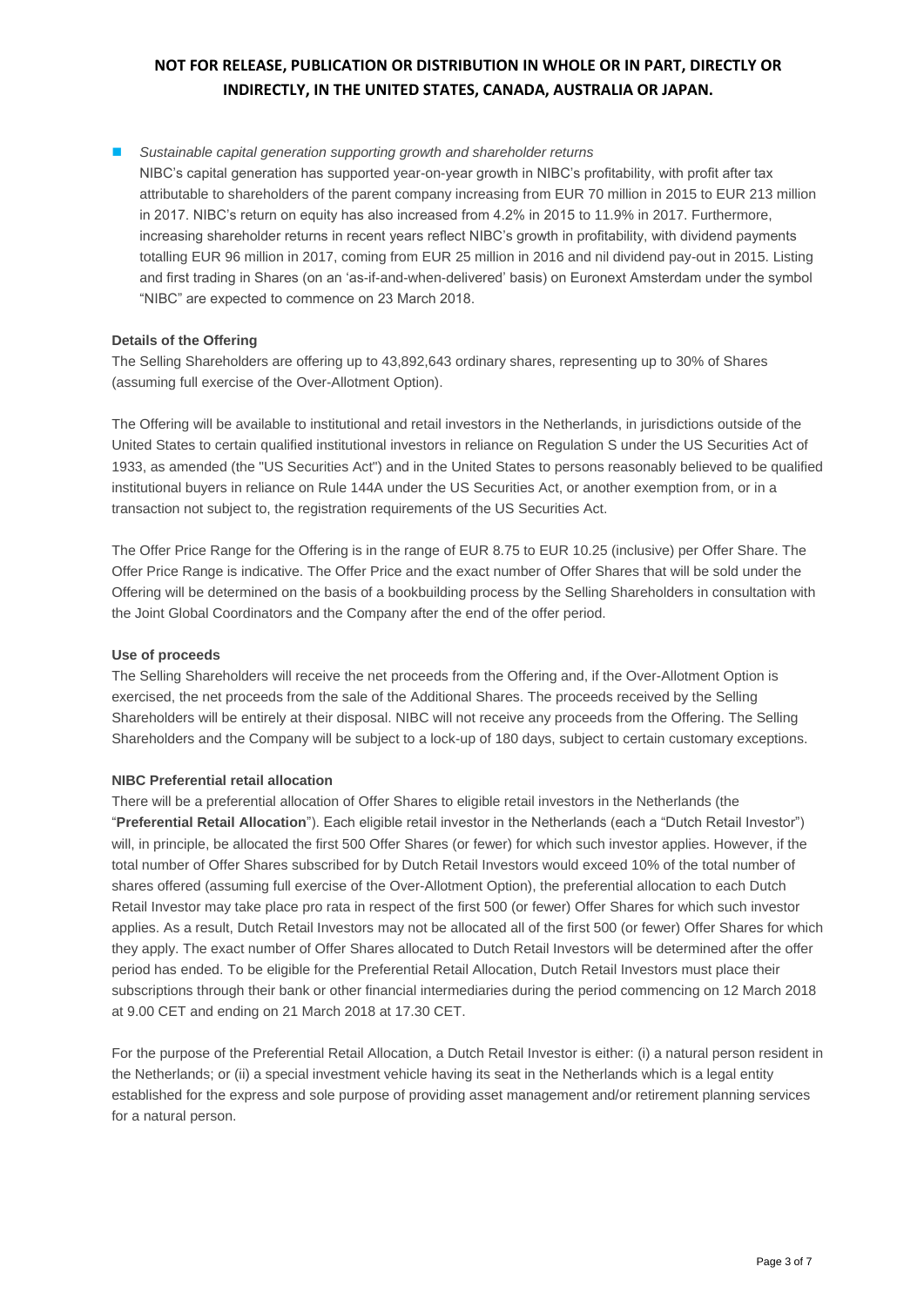#### **Anticipated timetable**

Subject to acceleration or extension, the timetable below sets forth certain expected key dates for the Offering:

| Event                                                | <b>Expected Date and Time</b> |           |
|------------------------------------------------------|-------------------------------|-----------|
| Start of offer period                                | 12 March 2018                 | 09.00 CET |
| End of offer period for Dutch Retail Investors       | 21 March 2018                 | 17.30 CET |
| End of offer period for institutional investors      | 22 March 2018                 | 13.00 CET |
| Expected pricing and allocation                      | On or about 22 March 2018     |           |
| First day of trading after close of the offer period | 23 March 2018                 |           |
| Settlement (payment and delivery)                    | 27 March 2018                 |           |

#### **Risk factors**

Investing in the Offer Shares involves certain risks. A description of these risks, which include risks relating to the business of the Company and its subsidiaries (together, the "Group"), the Group's capital structure, the structure of the Group, the Shares and the Offering is included in the Prospectus relating to the Offering. Any decision to purchase Shares in the Offering should be made solely on the basis of the Prospectus.

#### **Leadership and governance**

NIBC has an experienced management team focused on execution. NIBC's Executive Committee comprises its Managing Board and the heads of its Corporate Client Offering and Retail Client Offering. The members of the Executive Committee have on average more than 20 years of banking industry experience, enabling NIBC to safeguard and strengthen its commercial and client focus.

The Managing Board consists of Paulus de Wilt (CEO), Herman Dijkhuizen (CFO) and Reinout van Riel (CRO) and is responsible for implementing NIBC's strategy and managing its core activities. Along with the members of the Managing Board, the Executive Committee members include Saskia Hovers (Corporate Client Offering Sectors), Michel Kant (Retail Client Offering) and Caroline Oosterbaan (Corporate Client Offering Products).

NIBC maintains a two-tier board structure consisting of a Managing Board and a Supervisory Board. The Supervisory Board supervises the conduct and policies of the Managing Board and the general course of affairs of NIBC and its business. The Supervisory Board comprises the following members: W.M. van den Goorbergh (Chairman), D.M. Sluimers (vice-chairman), R.L. Carrión, M. Christner, J.C. Flowers, A. de Jong, K.M.C.Z Steel and A.H.A. Veenhof. Mr. Carrion, Mr. Christner and Mr. Flowers are non-independent members as they have been nominated by the Selling Shareholders. As long as the Selling Shareholders hold more than 50% of the Shares, the Selling Shareholders will have the right to nominate three members of the Supervisory Board. Until the Selling Shareholders hold less than 20% of the Shares, the Selling Shareholders will have the right to nominate two members of the Supervisory Board.

#### **Availability of Prospectus**

The Offering is being made only by means of a Prospectus as approved by the AFM. Copies of the Prospectus may, subject to applicable securities law restrictions, be obtained from NIBC's corporate website [\(www.nibc.com\)](http://www.nibc.com/).

#### **Underwriters**

Citigroup Global Markets Limited, Deutsche Bank AG, London Branch and Morgan Stanley & Co. International plc are acting as joint global coordinators for the Offering (in such and any other capacity, the "Joint Global Coordinators") and together with ABN AMRO Bank N.V. and ING Bank N.V. as joint bookrunners for the Offering (collectively, the "Underwriters").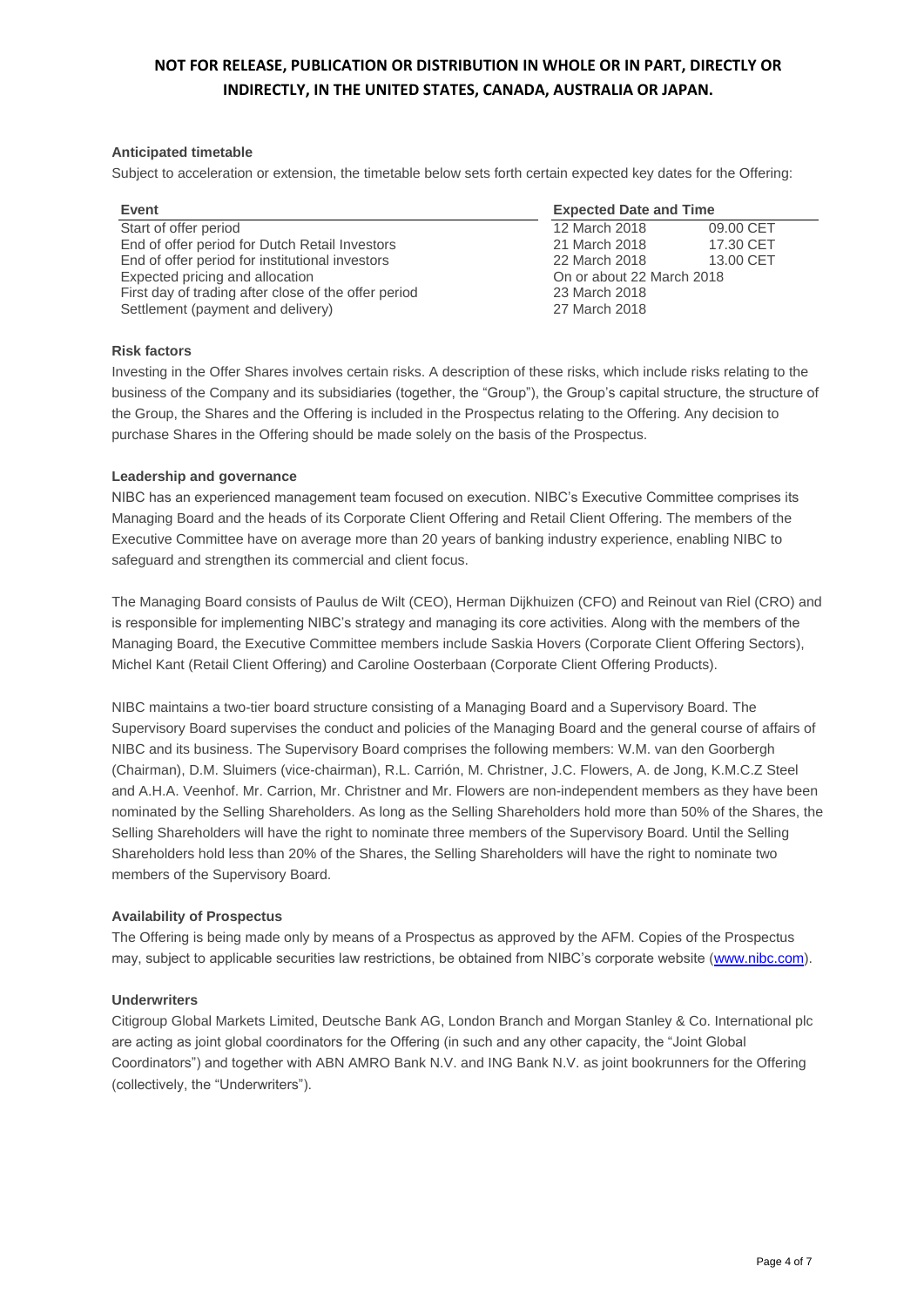#### **Earlier announcements related to the Offering**

On 26 February 2018, NIBC announced its intention to proceed with IPO and listing on Euronext Amsterdam. The press release, which included further information about NIBC, is available on NIBC's corporate website [\(www.nibc.com\)](http://www.nibc.com/).

#### **Profile of NIBC**

NIBC is the bank of choice for decisive moments. Our corporate client business offers a combination of corporate finance and capital markets, financing and investing in the sectors Food, Agriculture, Retail & Health, Industries & Manufacturing, Infrastructure & Renewables, Commercial Real Estate, Offshore Energy, Shipping & Intermodal and Telecom, Media, Technology & Services. Our retail client offering provides residential mortgages in the Netherlands and online retail saving deposits in the Netherlands, Belgium and Germany via NIBC Direct. Headquartered in The Hague, NIBC also has offices in Frankfurt, Amsterdam, London and Brussels.

For more information please, visit our corporate website: [www.nibc.com.](http://www.nibc.com/)

### **For more information, please contact: Michèle Negen – Jacobusse Head Investor Relations** T: +31 70 342 9590 E: [michele.negen@nibc.com](mailto:michele.negen@nibc.com)

#### **For information on the Preferential Retail Allocation:**

For information on the Preferential Retail Allocation, Dutch Retail Investors can contact ABN AMRO by e-mail [\(corporate.broking@nl.abnamro.com\)](mailto:corporate.broking@nl.abnamro.com). Please not that for legal reasons, ABN AMRO will only be able to provide information on the process but will be unable to give advice on the merits of the Offering or provide financial, legal, tax or investment advice.

#### **DISCLAIMER**

*This The information contained in this announcement is for background purposes only and does not purport to be full or complete. No reliance may be placed by any person for any purpose on the information contained in this announcement or its accuracy, fairness or completeness.*

*This announcement is not for release, distribution or publication, whether directly or indirectly and whether in whole or in part, in or into the United States, Canada, Australia or Japan or any other jurisdiction where to do so would constitute a violation of the relevant laws of such jurisdiction.*

*This announcement is for information purposes only and are not intended to constitute, and should not be construed as, an offer to sell or a solicitation of any offer to buy the securities of NIBC Holding N.V. (the Company, and such securities, the Securities) in the United States, Canada, Australia or Japan or in any other jurisdiction in which such offer, solicitation or sale would be unlawful prior to registration, exemption from registration or qualification under the securities laws of such jurisdiction.*

*The Securities have not and will not be registered under the U.S. Securities Act of 1933, as amended (the Securities Act) and may not be offered or sold in the United States absent registration or an exemption from, or in a transaction not subject to, the registration requirements of the Securities Act. The Company has no intention to register any part of the offering in the United States or make a public offering of Securities in the United States.*

*In the United Kingdom, this document and any other materials in relation to the Securities is only being distributed to, and is only directed at, and any investment or investment activity to which this document relates is available only to, and will be engaged in only with, "qualified investors" (as defined in section 86(7) of the Financial Services and*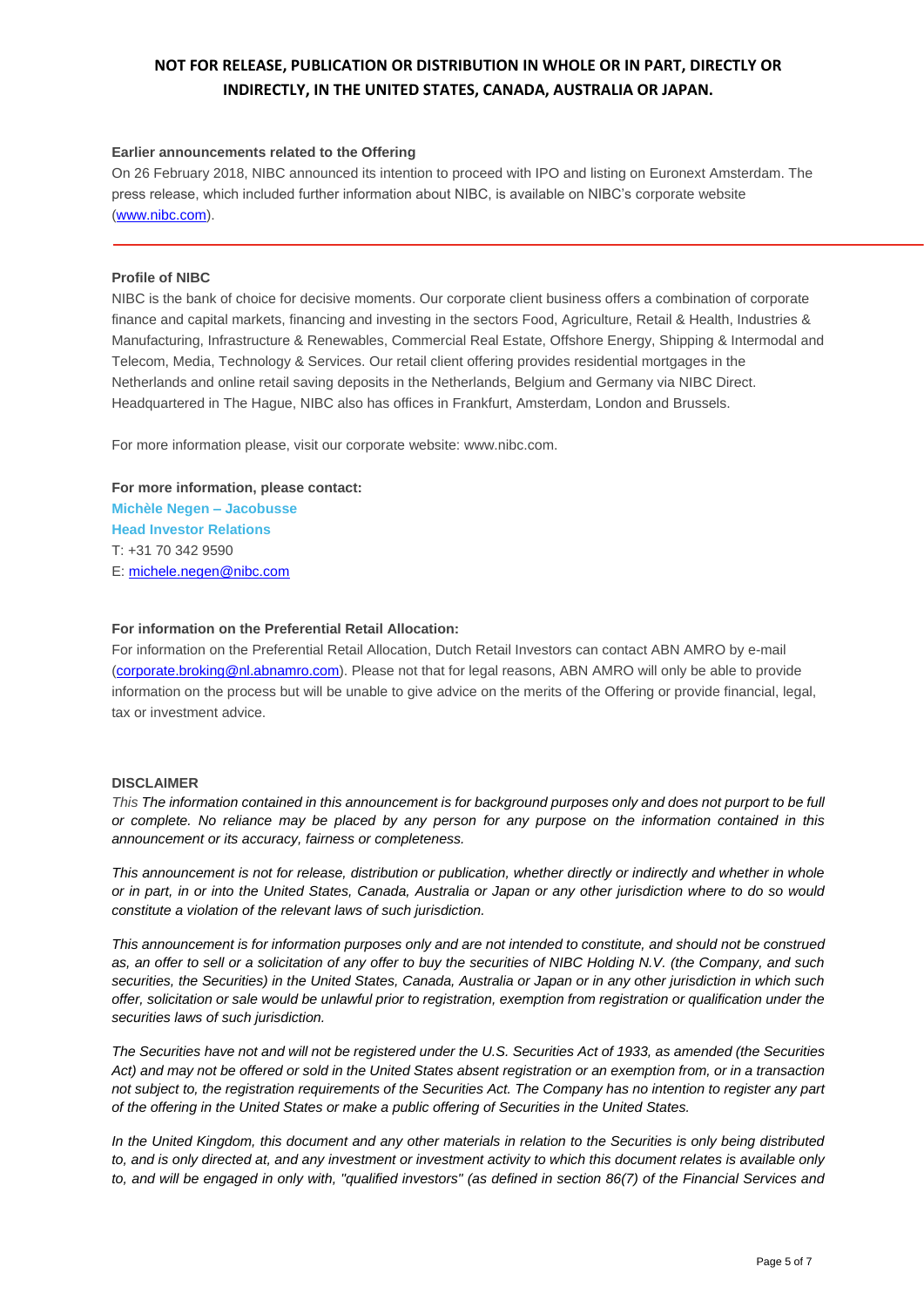*Markets Act 2000) and who are (i) persons having professional experience in matters relating to investments who fall within the definition of "investment professionals" in Article 19(5) of the Financial Services and Markets Act 2000 (Financial Promotion) Order 2005 (the Order); or (ii) high net worth entities falling within Article 49(2)(a) to (d) of the Order (all such persons together being referred to as "relevant persons"). Persons who are not relevant persons should not take any action on the basis of this document and should not act or rely on it.* 

*The Company has not authorised any offer to the public of Securities in any Member State of the European Economic Area other than the Netherlands. With respect to any Member State of the European Economic Area, other than the Netherlands (each a Relevant Member State), no action has been undertaken or will be undertaken to make an offer to the public of Securities requiring publication of a Prospectus in any Relevant Member State. As a result, the Securities may only be offered in Relevant Member States (i) to any legal entity which is a qualified investor as defined in the Prospectus Directive; or (ii) in any other circumstances falling within Article 3(2) of the Prospectus Directive. For the purpose of this paragraph, the expression "offer of securities to the public" means the communication in any form and by any means of sufficient information on the terms of the offer and the Securities to be offered so as to enable the investor to decide to exercise, purchase or subscribe for the Securities, as the same may be varied in that Member State by any measure implementing the Prospectus Directive in that Member State and the expression "Prospectus Directive" means Directive 2003/71/EC (and amendments thereto, including Directive 2010/73/EU, to the extent implemented in the Relevant Member State), and includes any relevant implementing measure in the Relevant Member State.*

*No action has been taken by the Company that would permit an offer of Securities or the possession or distribution of this announcement or any other offering or publicity material relating to such Securities in any jurisdiction where action for that purpose is required.*

*The release, publication or distribution this announcement in certain jurisdictions may be restricted by law and therefore persons in such jurisdictions into which they are released, published or distributed, should inform themselves about, and observe, such restrictions.*

*This announcement does not constitute a Prospectus. An offer to acquire Securities pursuant to the proposed offering*  will be made, and any investor should make his investment, solely on the basis of information that will be contained in the Prospectus to be made generally available in the Netherlands in connection with such offering. When made *generally available, copies of the Prospectus may be obtained at no cost from the Company or through the website of the Company.*

*Citigroup Global Markets Limited, Deutsche Bank AG, London Branch and Morgan Stanley & Co. International plc, ABN AMRO Bank N.V. and ING Bank N.V. (the "Underwriters") are acting exclusively for the Company and the Selling Shareholders, and no else in connection with the offering, and each of the Underwriters will not regard any other person as its client in relation to the offering and will not be responsible to anyone other than the Company and the Selling Shareholders for providing the protections afforded to its clients or for giving advice in relation to the offering or the contents of this announcement or any transaction, arrangement or other matter referred to herein.*

*This announcement should not be distributed, published or reproduced in whole or in part or disclosed by recipients and any such action may be restricted by law in certain jurisdictions. Persons receiving this announcement should inform themselves about and observe any such restriction: failure to comply may violate securities laws of any such jurisdiction. This announcement may include statements, including the Company's financial and operational medium term objectives that are, or may be deemed to be, "forward-looking statements". These forward-looking statements may be identified by the use of forward-looking terminology, including the terms "believes", "estimates", "plans", "projects", "anticipates", "expects", "intends", "may", "will" or "should" or, in each case, their negative or other variations or comparable terminology, or by discussions of strategy, plans, objectives, goals, future events or intentions. Forward-looking statements may and often do differ materially from actual results. Any forward-looking statements reflect the Company's current view with respect to future events and are subject to risks relating to future events and other risks, uncertainties and assumptions relating to the Company's business, results of operations, financial position, liquidity, prospects, growth or strategies. Forward-looking statements speak only as of the date they are made. Accordingly, no undue reliance should be placed on any forward-looking statements. Furthermore, the proposed IPO of the Company is subject to market conditions and regulatory approvals and there can be no assurance that the proposed IPO of the Company will be completed.*